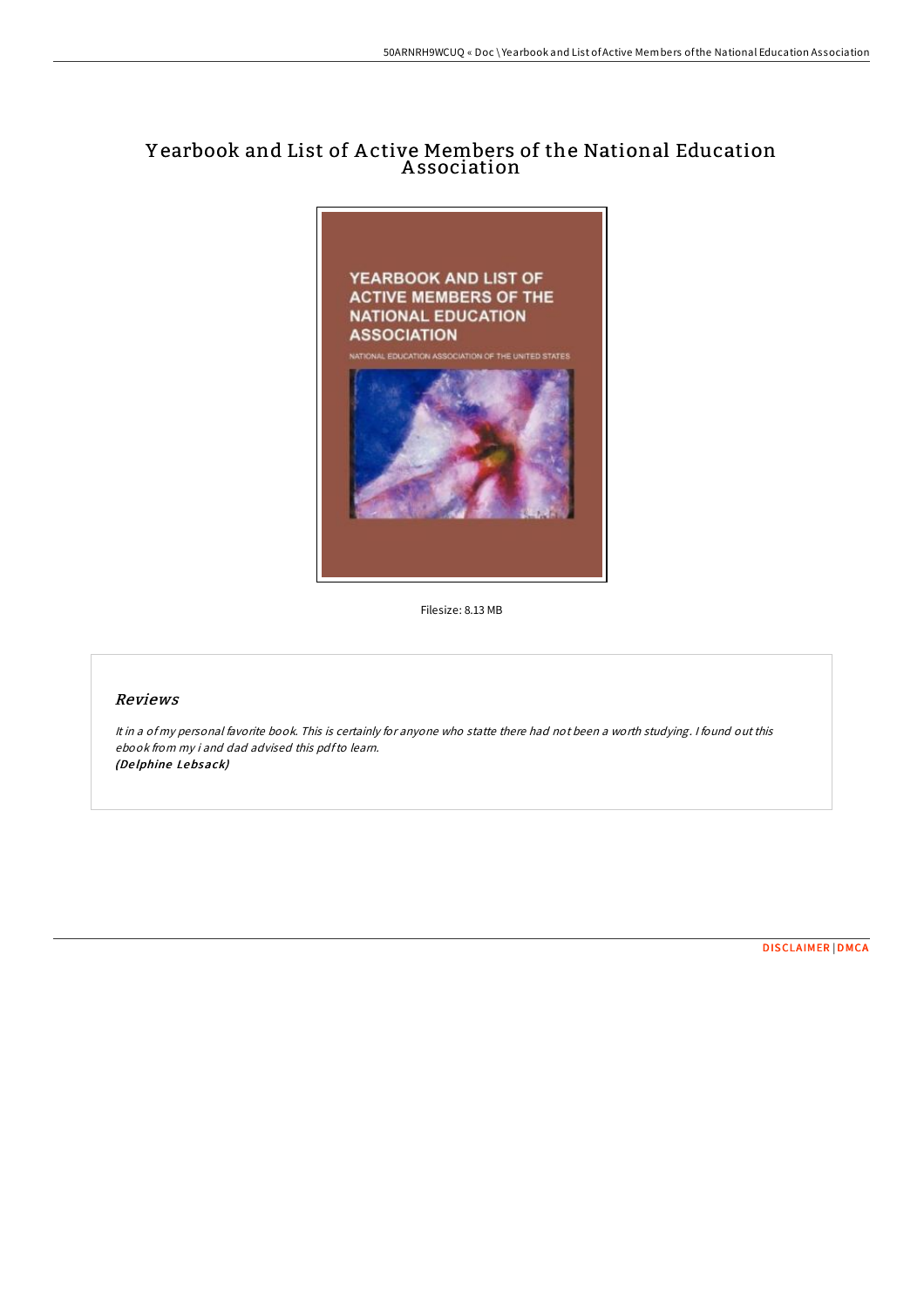## YEARBOOK AND LIST OF ACTIVE MEMBERS OF THE NATIONAL EDUCATION ASSOCIATION



Rarebooksclub.com, United States, 2012. Paperback. Book Condition: New. 246 x 189 mm. Language: English . Brand New Book \*\*\*\*\* Print on Demand \*\*\*\*\*.This historic book may have numerous typos and missing text. Purchasers can download a free scanned copy of the original book (without typos) from the publisher. Not indexed. Not illustrated. 1917 Excerpt: . Hill, Ph.B., 12, Brown Univ. 1912, Principal, Franklin School; 30 Summer St., Wakefield. Carl Holman, A.B., 09, Bates Coll. 1914, Superintendent of Schools, Falmouth. Fordyce T. Reynolds, Ph.B, 00, Brown Univ. 1913, Superintendent of Schools; 96 Chestnut St., Gardner. Frank Arthur Scott, A.B., 03, Harvard Univ.; A.M., 13, Dartmouth Coll. 1910, Principal, High School; 30 Blake St., Belmont. Robert H. Spahr, B.sc, 09, Washington and Lee Univ.; M.Sc, 12, Univ. of Ry. Agent in Charge of Bureau of Class Instruction, Department of University Extension, Board of Education, State House, Boston. MASSACHUSETTS--Continual 1916 William H. Timbie, A.B., 01, Williams Coll. 1911, Head of Department of Applied Science, Wentworth Institute, Huntington Ave. and Ruggles St., Boston. Harvey Gates Townsend, A.B., 08, Nebr. Wes. Univ.; Ph.D., 13, Cornell Univ. Head, Department of Education, Smith College; 307 Prospect Heights, Northampton. Chester Wilson Tudbory, A.B., 03, Boston Univ. 1013, Principal, High School; 424 Washington St., Whitman. 1917 Christina M. Austin., Managing Editor, North American Teacher ; Box 2248, Boston. Bessie Louise Barnes. 1912, Director of Physical Education, Public Schools; 19 University Rd., Brookline. James Alexander Bell, Ph.B., 08, Grove City Coll.; A.B., is. Harvard Univ. 1915, Principal, Northeastern Preparatory School, Boston; 12 Remington St., Cambridge. Frances M. Brooes. Head, Typewriting Department, State Normal School; 36 Ocean Ave., Salem. Teacher, State Normal School; R.F.D. No. 4, Attleboro. James S. Collins. Supervising Principal, Vose School, Milton; res., 216 Blue Hills Parkway, Matta-pan. June Richardson Donnelly, B.sc, 9s, Univ. of Cincinnati; B.L.S., 07,...

E Read Yearbook and List of Active [Membe](http://almighty24.tech/yearbook-and-list-of-active-members-of-the-natio.html)rs of the National Education Association Online B Download PDF Yearbook and List of Active [Membe](http://almighty24.tech/yearbook-and-list-of-active-members-of-the-natio.html)rs of the National Education Association